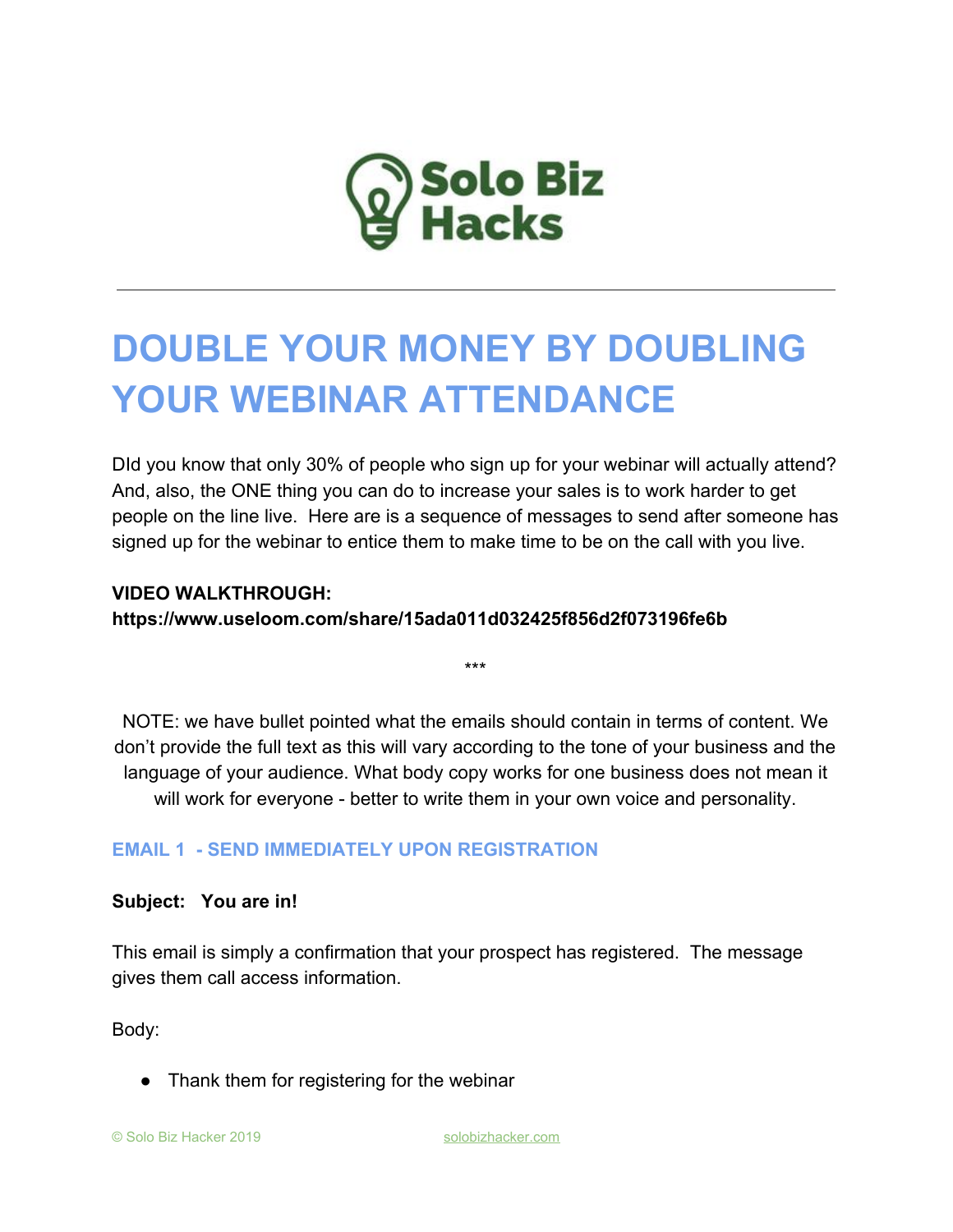- Give them links to any handouts or tools you'll be using on the webinar along with webinar access information.
- In a PS let them know that people who attend live will get X (you can provide an extra resource - let them know that there will be a surprise and/or do a raffle.

# **EMAIL 2 (Day after registration)**

#### **Subject: Sneak Peek**

This email is all about providing a bit of content and proof. Think of it as an appetizer.

Body:

- Share one nugget of content that you'll be featuring on the webinar.
- Highlight a story of a client who found success
- In a PS let them know that people who attend live will get X (you can provide an extra resource - let them know that there will be a surprise and/or do a raffle.

# **EMAIL 3 (Day before the webinar)**

#### **Subject:**

# **A new surprise for tomorrow's live (Webinar Name) webinar**

Body:

- Let people know that the webinar is filling fast get there
- Talk about a special offer only for live attendees
- Give the link to the webinar again.

# **EMAIL 4 (Webinar Day) - Early Morning**

# **Subject: [Starting at (Webinar Time)] Learn How to XXX**